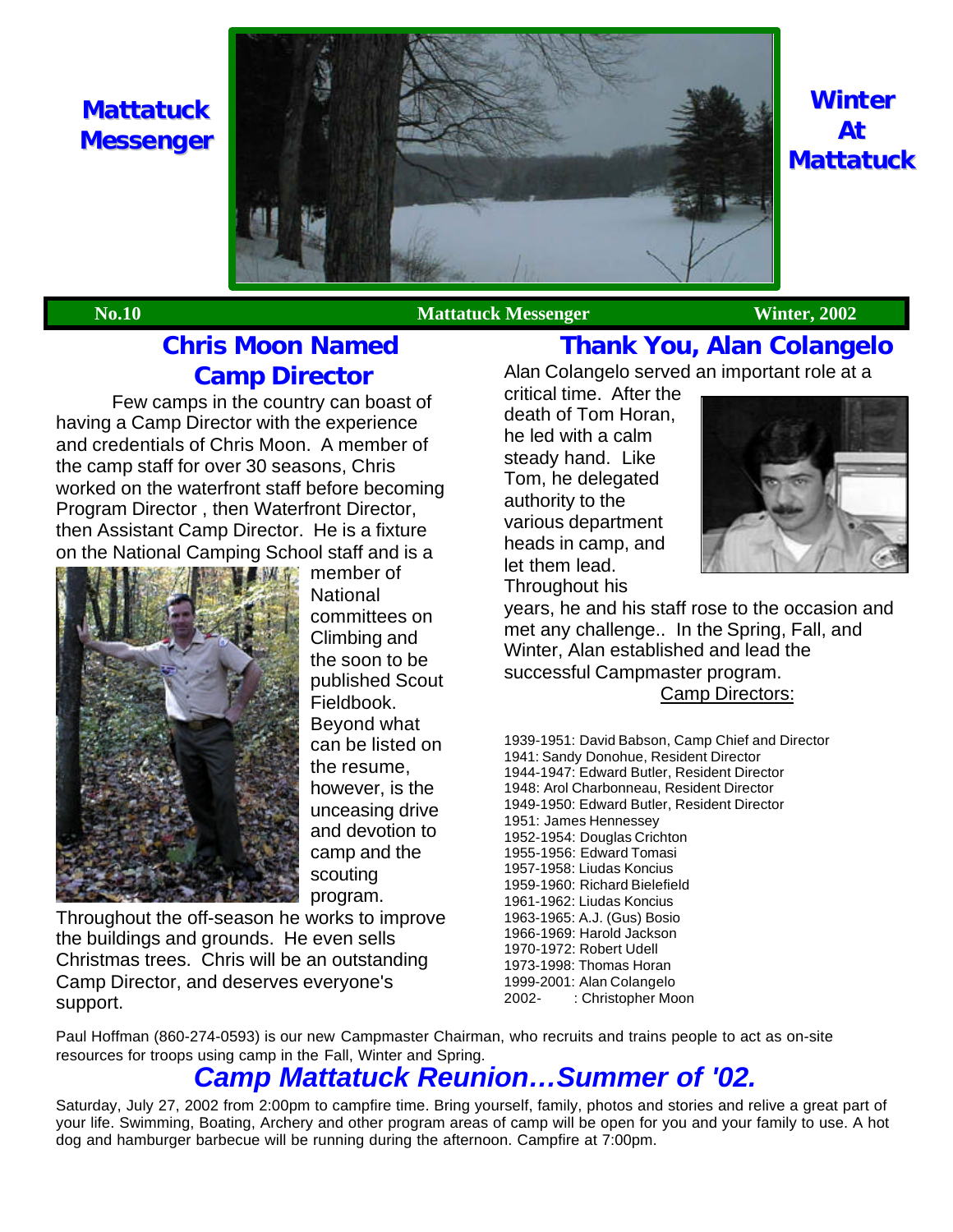### **Page 2 Mattatuck Messenger No.10 Winter, 2002**

## **Scouts Do Not Hibernate in Winter !**

What happens at Camp Mattatuck in the winter? Well, the docks are out of the water, the wall tents are stored away, but the fun doesn't stop! Actually about as many (or more) Scouts enjoy camp in the months of January and February as in July and August! The camp hosts Klondike Derbies from three districts (Nathan Hale, Mattatuck, CT Yankee, and Blue Trail) plus Mattatuck District's Cub Blizzard. Add in the many Troops and Packs that use the six cabins, plus a few hardy tent campers, and it totals well over 2,000 Scouts!

# **Klondike Fever** by Joe LeClair III

When I bump into men who were Scouts with me years ago, the most common question asked is "Do you still have the Klondike Derby?". It shouldn't surprise us that the Derby is the activity people remember best. To a young Scout, it is the ultimate challenge. Patrols practice skills and prepare their gear and sled well in advance. It is a test of physical stamina, teamwork, and skill. The Klondike is an activity that exemplifies the adventure of Scouting.

The patrols register and are inspected before they hit the trail. The sleds are checked for required gear, and the boys' clothing is reviewed. Each patrol is given a map and instructions, and the race



is on! Along the way they encounter Alaskan 'towns' which present challenging obstacles that test skills such as fire building, first aid, map and compass, and lashings. A good score at a town can earn a patrol 'gold nuggets' which will be turned in for a final score at the end of the day. The patrol is also judged on the lunch it cooks. Scouts must be wary, for bandits are known to stalk travelers. In recent years wheels have been added to sleds when there is insufficient snow.

# **Cabin Trips** by Joe LeClair III

The cold freezes your nose hairs and mustache the moment you get out of the car. Snow crunches under your rubber soles as you ready the sleds and toboggans to make the trip to your weekend destination. When you approach the dam you feel the wind on your face and you tug on the zipper of your parka to protect your neck. A million stars are overhead as you make your way past the boat docks and up the hill to the cold dark cabin that awaits. The rustic cabins (Barnum, Mohawk, Hess, Lions) provide our modern video-game-players with a glimpse of life years ago, when homes were heated with wood. Like the Klondike Derby, teamwork and skill are essential to be successful. A good team will make a cabin warm and comfortable, and leave some firewood for the next group to follow.

On one trip I remember arriving in a freezing rainstorm. All the trees were coated, and footing would have been treacherous if it wasn't for the twelve inches of snow on the ground. When we got to Barnum Cabin to light the stove there wasn't a stick of firewood to be found. Along the edge of the pond we found dead witch hazel that could be broken loose of its clump of trunks. Once cut into stove lengths the ice fell off and soon we had a warm cabin. Another memorable trip was when we made a mini-bobsled run for our sleds on the hill between Arrow and Baden Powell. By evening it froze to a somewhat dangerous but exhilarating level.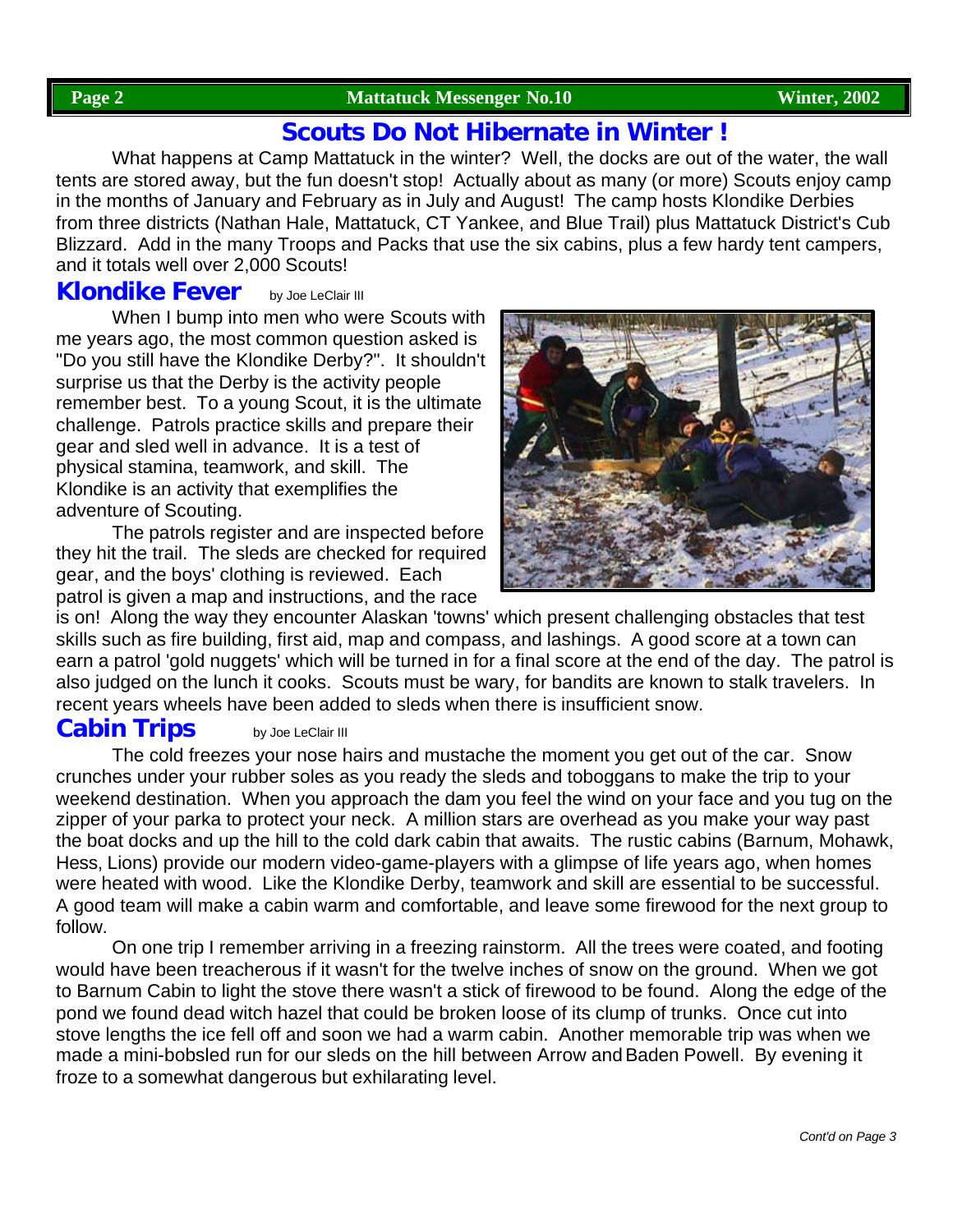#### **Page 3 Mattatuck Messenger No.10 Winter, 2002**

### *Cabins (cont'd from page 3)*

We usually get the Scouts up and out early in the morning for firewood while the cooks are preparing breakfast. Food can make or break the weekend. You know, lumberjack food. Pancakes and sausage and hot maple syrup, ham and eggs, grilled cheese sandwiches with soup, beef stew, and meat loaf. Last year I taught some Scouts how to prepare homemade meatballs and sauce. Sometimes it seems that you finish one meal and it's time to start the next one. But there's a great deal of learning done. Cabins are a change of pace from the monthly tent campouts troops go on. They give the opportunity to Scouts who don't have a lot of expensive gear to enjoy winter. Imagine how these 21<sup>st</sup> Century "video game Scouts" enjoy sledding and skating and Capture the Flag on a star filled winter night!

In the late evening when everyone is in for the night, I often go "to fill that empty water jug" or some other unnecessary task as an excuse to walk alone, with only the crunch of the snow beneath my feet to keep me company. We're so fortunate to have a camp like Mattatuck.

Our cabins are as follows:

### Rustic cabins:

**Barnum Cabin**, built in 1953, is in the old Hickory Campsite and is dedicated to Congressional Medal of Honor winner H.Curtis Barnum, a staff member and Order of the Arrow Chief in the 1950's. This cabin, which sleeps 15 and is heated by a wood stove, is in extremely bad shape and is on the Mattatuck Volunteers list of projects for a complete renovation in the coming year.

**Mohawk Cabin**, on the hillside on the east side of camp, was a gift of the Thomaston Rotary Club in 1954. This rustic structure heated with a wood stove has undergone many renovations the past two years, and is in fine shape once again. It sleeps 15.

**Hess Cabin**, behind the dining hall, was upgraded last year with a new roof, interior, and exterior paint. It has electricity but is heated by a wood stove. This cabin was given to us by Mr.Frank Hess in 1965.

Ground was broken for **Lions' Cabin**, at the South end of camp near the COPE course, in the early 1970's. It was originally supposed to have garage doors so it could be a Cub Day Camp shelter in the summer and a sleeping cabin in the winter. After sitting idle for years it was converted to a fine winter cabin, heated with a wood stove, that sleeps 25. A well nearby provides drinking water. Modern cabins:

**49'ers Cabin** is a hop, skip and a jump from the parking lot. Suitable for handicap groups, it has gas heat and electricity, and sleeps 32.

**Gesner Cabin** , which reminds some people of the cabin at Beaubien Camp at Philmont, is located at the north end of the camporee field. It sleeps 30.

## **Order of the Arrow News**

The adventurous officers of the Mattatuck Chapter held their Holiday Banquet at a restaurant in Wallingford, then moved to an indoor rock climbing center. Vice Chief Sam Papale was in charge of planning this popular activity. In March, Matthew Plourde was recognized by the Lodge with the Founder's Award. The Mattatuck Chapter now looks forward to the April 19- 21 weekend at camp. Blair Albrecht serves as Chapter Advisor. Devin Krevetsky is Chapter Chief. The year 2002 marks the 60<sup>th</sup> anniversary of the Mattatuck Lodge and Chapter. Our summer issue of *Mattatuck Messenger* will feature a history of the O.A. at Mattatuck.

The Exchange Club of Naugatuck named Mattatuck Volunteers Chairman **Frank Rodrigues** the Citizen of the Year for the town of Naugatuck at a banquet held February 19<sup>th</sup>. This recognition was given based on Frank's 32 years of service to youth in Scouting in the town of Naugatuck. Congratulations, Frank!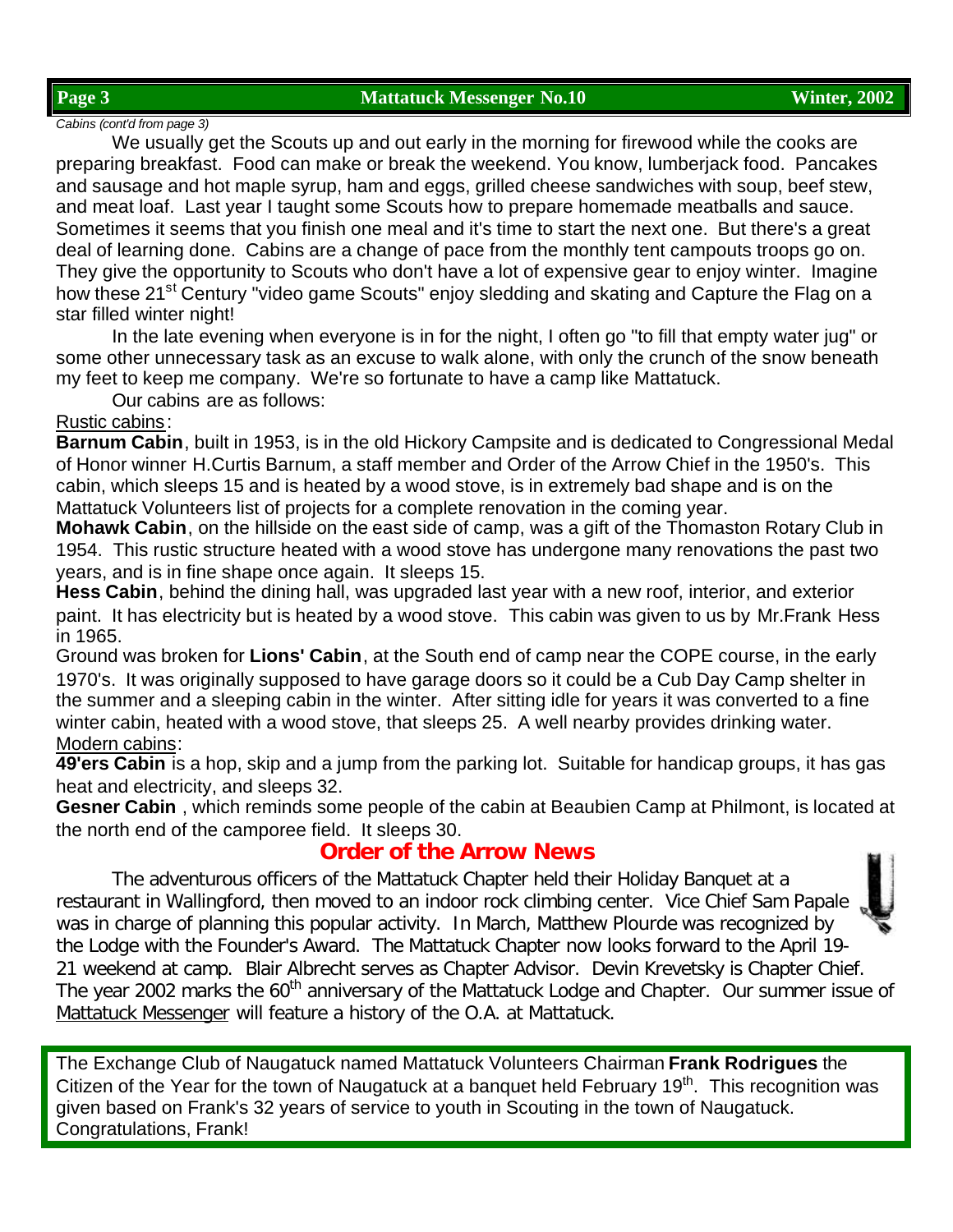### **Page 4** Mattatuck Messenger No.10 Winter, 2002

## **Where Is He Now? Raymond Sullivan**

Camp Staff 1950-1961

If you were at Mattatuck in the 1960's you probably spent some time at the Handicraft Lodge, located in Lovett Lodge, the current ranger's workshop. Probably the finest piece of workmanship in the lodge was a large relief carving of the Scout Badge (see photo). While we admired the carving for years, little did we know the woodcarver went on to use his dexterity to help others as a surgeon.

Raymond Sullivan grew up in the east end of Waterbury and was a member of the troop at St.Peter & Paul Church. He has great memories of trips to Scoutmaster Pete Marcil's house on the old Pierpont farm. Later

Ray joined Post 11 in Bunker Hill, headed by Norman Hole Sr.

Yes, Ray was the young man whom Tom Horan always talked about, the one who

collected cow bones at the farm and reassembled them under his bunk at camp. The one who went on to become an outstanding surgeon and Chief of Staff at Waterbury Hospital. Ray never forgot his roots, and is a frequent visitor to camp.

Some of his memories include: putting the facing

on the dam with Pop Carozza, Pinnacle Rock, a favorite site for a scavenger hunt; the flood of 1955, when he saw the old Scotty's break from the foundation and smash against the mountain below; then the tough part, taking the kids home who lived along the river and had no houses left. "Champs", the large turtle that was cooked by the chef, Basie (You guessed it, turtle tastes like chicken). The shell was then used as a prize for the water carnival champions. The Order of the Arrow met on the 2nd Island and Troop 9 had a campsite in the cove of the first lake. The waterfront was converted to its present location about 1950. Prior to that, non-swimmers were at the boat area, beginners to the right of the concrete pier where the diving boards were located.

People who influenced Ray include David Babson, Lou Konsius, Tom Horan, who started on staff at the same time as Ray, Ranger Ed Lovrinovicz, "and all the non-swimmers who learned something from me about loving the water and not fearing it". He describes Tom as "a dear friend and totally dedicated Scouter. Humble, intelligent, and kind to a fault". He remembers David Babson as "a stern, business-like and dedicated leader". Ray Sullivan had one of the longest staff tenures at Mattatuck, and contributed greatly to the quality of the program.

Ray has been recognized by both the Boy Scout council and the Boys' Club of America for distinguished service to youth. Now retired, he and Joan split their time between Connecticut and Cape Cod. They have four grown children (daughters Lisa, Jackie, and Katie; son R.J.) and ten grandchildren. R.J., an Eagle Scout, is now an Orthopedic Surgeon.

**Yeah, Rah Rah, Sully!**

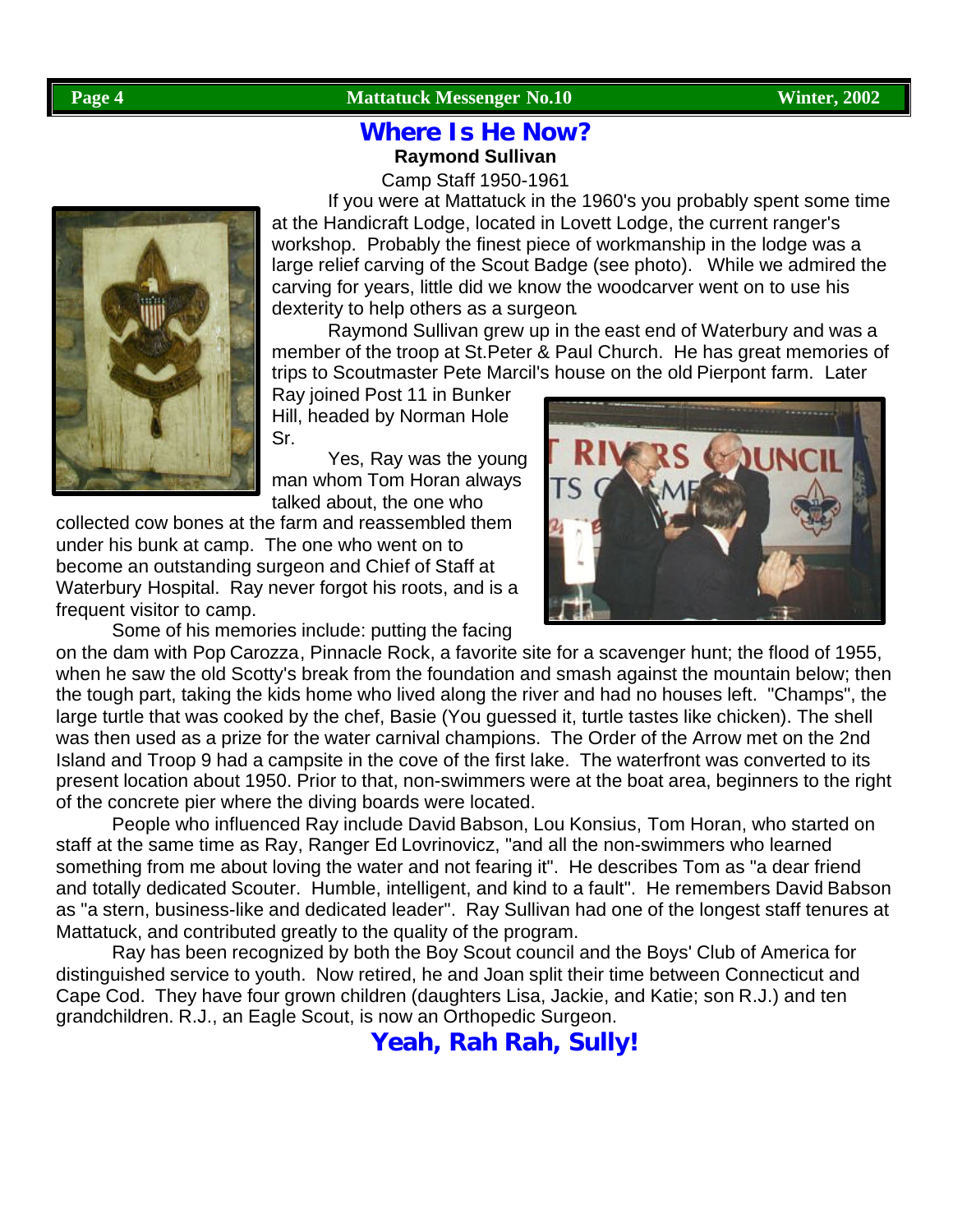## **Cutting Ice on Tomlinson Pond**

Was the icehouse a carry over from the camp's prior life as a farm or was it a camp building? The answer is given in the 1940 Mattatuck Council Camping Committee report, which lists the \$121.30 icehouse as one of the many accomplishments of that year. The icehouse provided ice to refrigerate food in the early years of camp, before centralized cooking or the dining hall. There were several docks along the shore of the pond, and boys would take turns rowing to the icehouse to retrieve ice for that day. At Troop 9 site, the peninsula to the East of the  $2<sup>nd</sup>$  Island, you can still find the remains of the ice box built into the hillside. When Mattatuck pioneer Arol Charbonneau visited camp a few years ago he recalled cutting ice as a young man.

This building, while important enough to be one of the first buildings constructed in camp, had a very short life. In the early 1950's it was long out of use but was a favorite setting for telling ghost stories, and by the late 1950's it was considered a hazard and dismantled. Since then the foundation has been a spot for ice fishermen and skaters to build fires.

> If you hit the Lotto, make sure you send the check to the right place… Mattatuck Volunteers, PO Box 257, Plymouth, CT 06782-0257

**Would you like to receive the next issue in color? Go to our website and subscribe to our email mailing list. Then send an e-mail to ileclair@snet.net asking for your name to be removed from the hard-copy mailing list. You will receive all future issues in PDF format in color, viewable using Adobe Acrobat Reader downloadable free from Adobe's website. You'll save money and paper, and get a color version faster via the internet. Everybody wins. In addition, by subscribing to the e-mail list, you'll receive frequent historic photos from Rob Reed, and notification of work parties.**

*Visit our website, built and maintained by Marc Moody…* http://matwreck.org/volunteers

#### **Have a story to tell? Have a suggestion for a future article? Your input into this newsletter is most welcome. Contact Joe LeClair, 108 Chipper Road, Waterbury, CT 06704 ileclair@snet.net***.* **Upcoming Projects:**

- Our next project is to completely refurbish good ol' Barnum Cabin this Spring. It needs flooring, siding, windows, counter top, roof, and shingles. We need a carpenter to step up and take charge. Notification of the exact weekends will be announced by e-mail, so be sure to sign up for our e-mail list on our website. If you are unable to get to camp, why not send a donation earmarked for this special use?
- The Old Director's Cabin, AKA Tobe's Lodge, will be painted Memorial Day weekend. We need to replace the load center breaker box, and the front and back steps.
- Camp Director Chris Moon works at camp throughout the year. If you have a free weekend to work contact Chris (860-945-6970 or usagymct@aol.com) to see if he has anything going on that weekend. Memorial Day work parties will take place Friday, Saturday, and Sunday. We will be painting the dining hall, Cook's cabin, and the new latrines. Come for a day or stay for the weekend. Bring your family and camp with us.

Do you know where the camp could get a grant or donation for any of the following?

- \$5,000 for new doors in the dining hall.
- \$20,000 for a "bobcat" or tractor with attachments
- \$150,000 for a storage building and new ranger's workshop.
- \$600,000 to buy the airport

*Printing donated by the Elm Press, Inc. of Thomaston, CT and Mailing Operations donated by Accurate Mailing Services of Waterbury, CT*